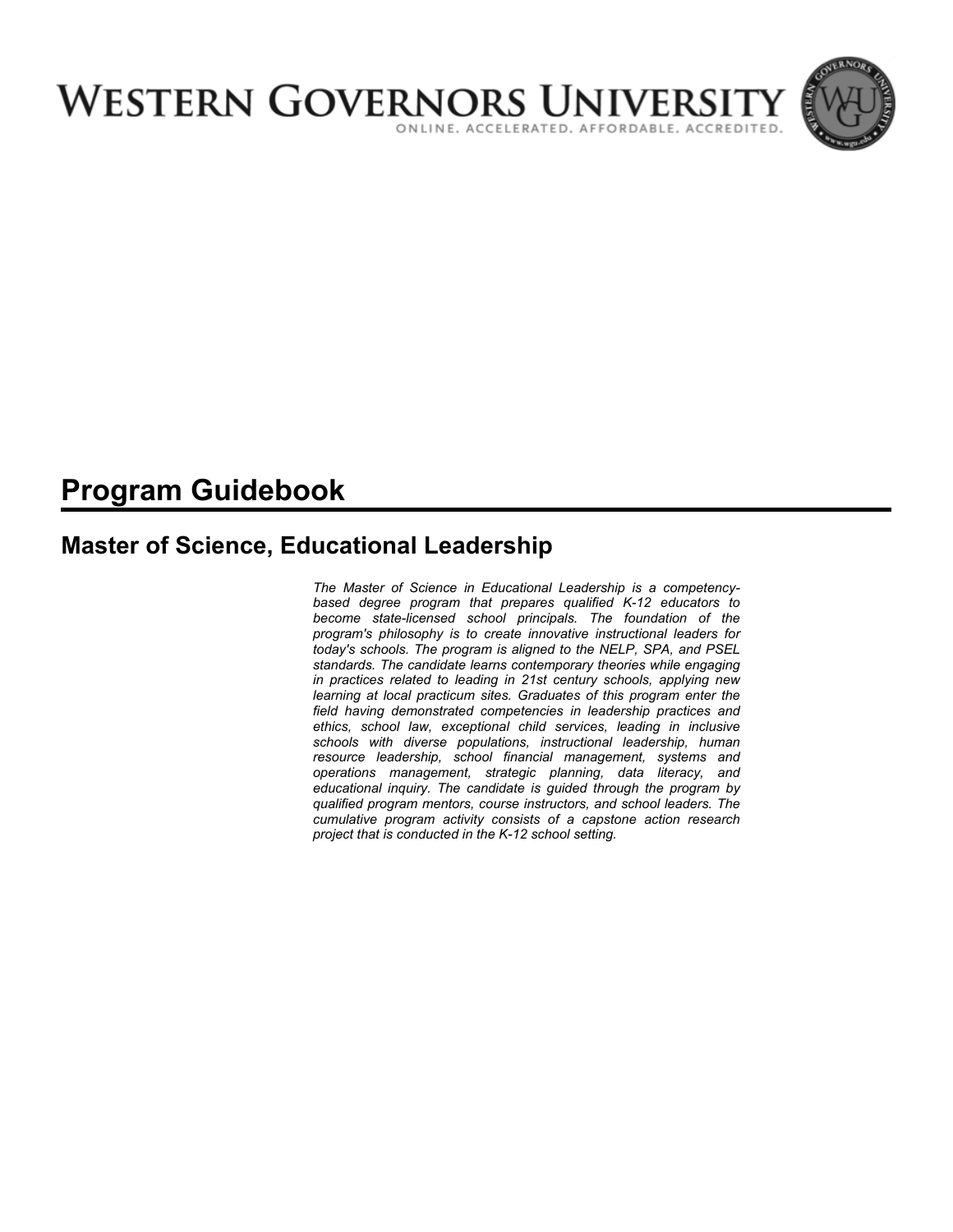# **Understanding the Competency-Based Approach**

Practically speaking, how do competency-based programs like those offered at Western Governors University (WGU) work? Unlike traditional universities, WGU does not award degrees based on completion of a certain number of credit hours or a certain set of required courses. Instead, you will earn your degree by demonstrating your skills, knowledge, and understanding of important concepts.

Progress through a degree program is governed not by the amount of time you spend in class but by your ability to demonstrate mastery of competencies as you complete required courses. Of course, you will need to engage in learning experiences as you review competencies or develop knowledge and skills in areas in which you may be weak. To help you acquire the knowledge and skills you need to complete your courses and program, WGU provides a rich array of learning resources. Your program mentor will work closely with you to help you understand the competencies required for your program and to help you create a schedule for completing your courses. You will also work closely with course instructors as you engage in each of your courses. As subject matter experts, course instructors will guide you through the content you must master to pass the course assessments.

The benefit of this competency-based system is that enables students who are knowledgeable about a particular subject to make accelerated progress toward completing a degree, even if they lack college experience. You may have gained skills and knowledge of a subject while on the job, accumulated wisdom through years of life experience, or already taken a course on a particular subject. WGU will award your degree based on the skills and knowledge that you possess and can demonstrate—not the number of credits hours on your transcript.

### **Accreditation**

Western Governors University is the only university in the history of American higher education to have earned accreditation from four regional accrediting commissions. WGU's accreditation was awarded by (1) the Northwest Commission on Colleges and Universities, (2) the Higher Learning Commission of the North Central Association of Colleges and Schools, (3) the Accrediting Commission for Community and Junior Colleges of the Western Association of Schools and Colleges, and (4) the Accrediting Commission for Senior Colleges and Universities of the Western Association of Schools and Colleges. The university's accreditation status is now managed by the Northwest Commission on Colleges and Universities (NWCCU), which reaffirmed WGU's accreditation in February 2020. The WGU Teachers College is accredited at the initial-licensure level by the Council for the Accreditation of Educator Preparation (CAEP) and by the Association of Advancing Quality in Educator Preparation (AAQEP) . The nursing programs are accredited by the Commission on Collegiate Nursing Education (CCNE). The Health Information Management program is accredited by the Commission on Accreditation for Health Informatics and Information Management Education (CAHIIM). The College of Business programs are accredited by the Accreditation Council for Business Schools and Programs (ACBSP).

### **The Degree Plan**

The focus of your program is your personalized Degree Plan. The Degree Plan is a detailed blueprint of the courses you will need to complete in order to earn your degree. The Degree Plan also lays out the accompanying learning resources and assessments that compose your program. The list of courses in the Degree Plan is often referred to as the standard path. The amount of time it takes to complete your program depends on both the amount of new information you need to learn and the amount of time you plan to devote each week to study.

Students vary widely in the specific skills and information they need to learn. For example, some students may be highly knowledgeable in a particular subject matter and would not need to engage in new learning opportunities. Other students may find that portions of the program require them to learn new information and that they need to take an online class or participate in a study module to acquire the knowledge and skills needed to fulfill program competencies in that area. Some individuals may be able to devote as little as 15–20 hours per week to the program, while others may need to devote more time. For this reason,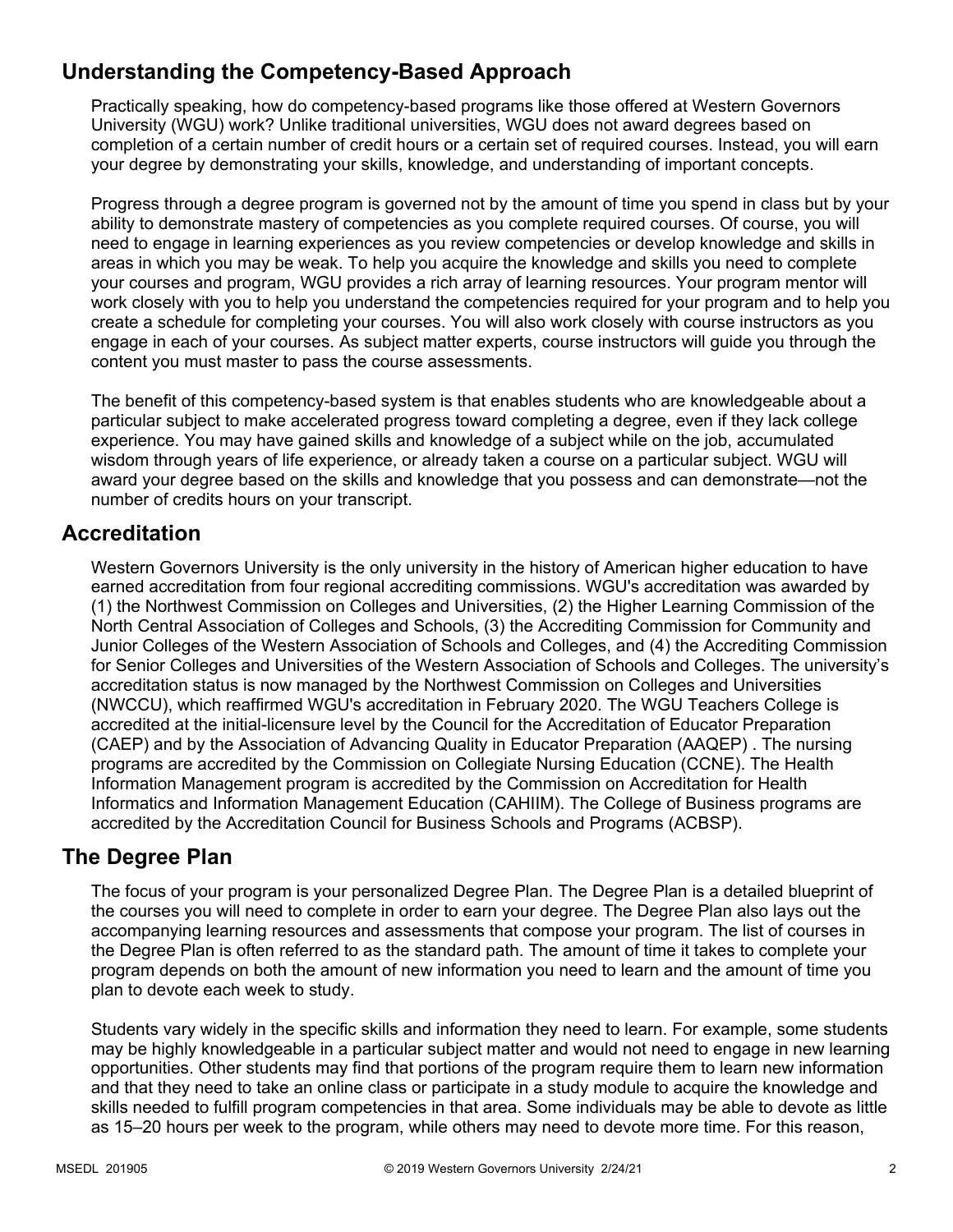pre-assessments are there to help your program mentor form a profile of your prior knowledge and create a personalized Degree Plan.

### **How You Will Interact with Faculty**

At WGU, faculty serve in specialized roles, and they will work with you individually to provide the guidance, instruction, and support you will need to succeed and graduate. As a student, it is important for you to take advantage of this support. It is key to your progress and ultimate success.

Upon your enrollment, you will be assigned a program mentor—an expert in your field of study who will provide you with regular program-level guidance and support from the day you start until the day you graduate. Your program mentor will set up regular telephone appointments (weekly at first) with you, which you will be expected to keep. The mentor will review program competencies with you and work with you to develop a plan and schedule for your coursework. Your program mentor will serve as your main point of contact throughout your program—helping you set weekly study goals, recommending specific learning materials, telling you what to expect in courses, and keeping you motivated. In addition to regular calls, your program mentor is available to help you resolve questions and concerns as they arise.

For many of the courses at WGU, you will be required to complete performance assessments. These include reports, papers, presentations, and projects that let you demonstrate your mastery of the required competencies. A separate group of faculty members, called evaluators, will review your work to determine whether it meets requirements. Evaluators are also subject matter experts in their field of evaluation. If your assessment needs further work before it "passes," these evaluators, who review your work anonymously, will provide you with instructional feedback to help you meet evaluation standards and allow you to advance.

### **Connecting with Other Mentors and Fellow Students**

As you proceed through your Degree Plan, you will have direct contact with multiple faculty members. These communications can take a variety of forms, including participation in one-on-one discussions, chats in the learning communities, and live cohort and webinar opportunities. As a WGU student, you will have access to your own personal MyWGU Student Portal, which will provide a gateway to your courses of study, learning resources, and learning communities where you will interact with faculty and other students.

The learning resources in each course are specifically designed to support you as you develop competencies in preparation for your assessments. These learning resources may include reading materials, videos, tutorials, cohort opportunities, community discussions, and live discussions that are guided by course instructors who are experts in their field. You will access your program community during your orientation course to network with peers who are enrolled in your program and to receive continued support through professional enrichment and program-specific chats, blogs, and discussions. WGU also provides Student Services associates to help you and your program mentor solve any special problems that may arise.

### **Orientation**

The WGU orientation course focuses on acquainting you with WGU's competency-based model, distance education, technology, and other resources and tools available for students. You will also utilize WGU program and course communities, participate in activities, and get to know other students at WGU. The orientation course must be completed before you can start your first term at WGU.

## **Transferability of Prior College Coursework**

Because WGU is a competency-based institution, it does not award degrees based on credits but rather on demonstration of competency. WGU undergraduate programs may accept transfer credits or apply a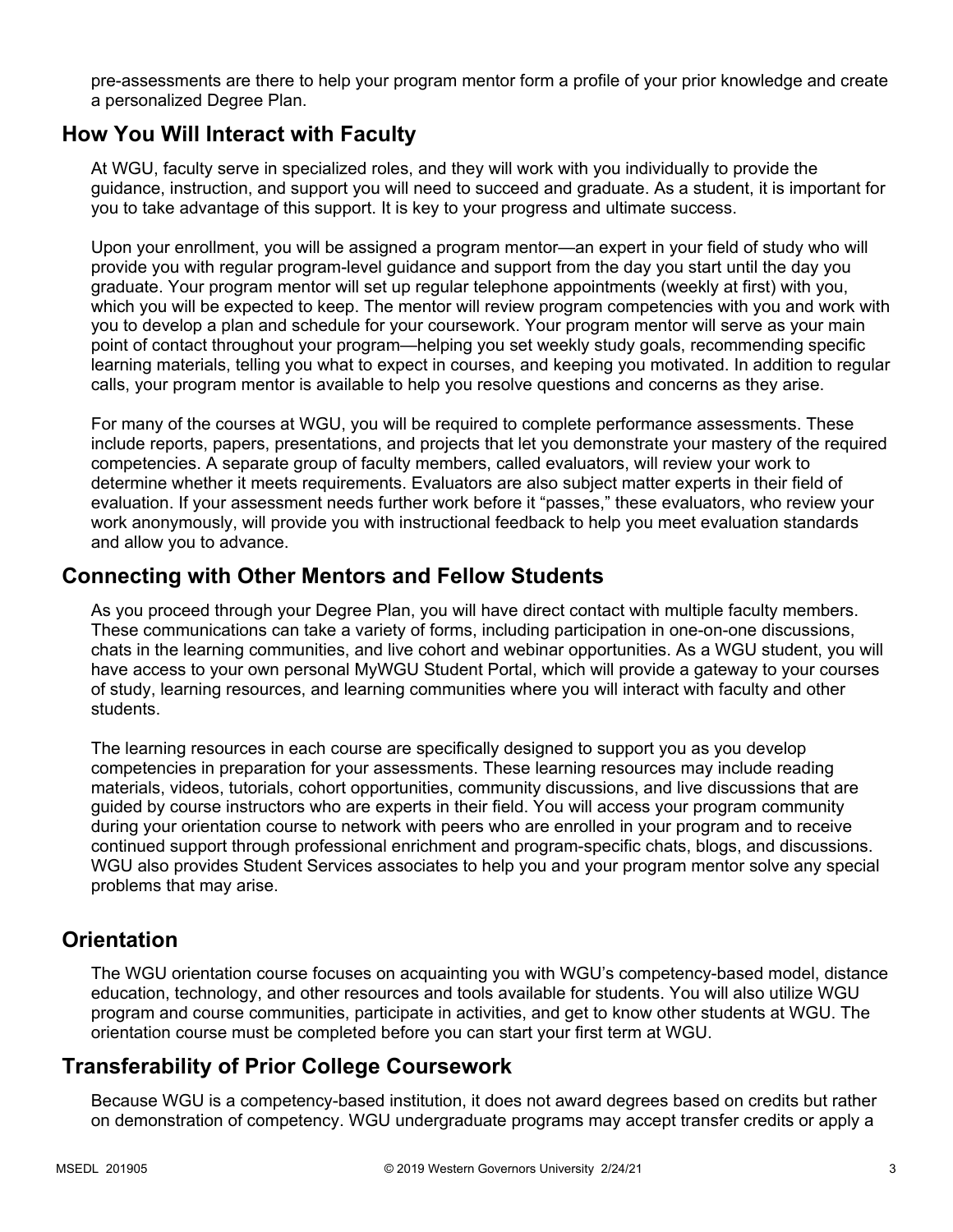'Requirement Satisfied' (RS) in some cases. Refer to your specific program transfer guidelines to determine what can be satisfied by previously earned college credits. In most cases, WGU does not accept college transfer credits at the graduate (master's) level. Students entering graduate programs must have their undergraduate degree transcripts verified before being admitted to WGU. In addition to a program's standard course path, there may be additional state-specific requirements.

#### [Click here for the Student Handbook](http://cm.wgu.edu/)

WGU does not waive any requirements based on a student's professional experience and does not perform a "résumé review" or "portfolio review" that will automatically waive any degree requirements. Degree requirements and transferability rules are subject to change in order to keep the degree content relevant and current.

Remember, WGU's competency-based approach lets you take advantage of your knowledge and skills, regardless of how you obtained them. Even when you do not directly receive credit, the knowledge you possess may help you accelerate the time it takes to complete your degree program.

### **Continuous Enrollment, On Time Progress, and Satisfactory Academic Progress**

WGU is a "continuous enrollment" institution, which means you will be automatically enrolled in each of your new terms while you are at WGU. Each term is six months long. Longer terms and continuous enrollment allow you to focus on your studies without the hassle of unnatural breaks between terms that you would experience at a more traditional university. At the end of every six-month term, you and your program mentor will review the progress you have made and revise your Degree Plan for your next sixmonth term.

WGU requires that students make measurable progress toward the completion of their degree programs every term. We call this "On-Time Progress," denoting that you are on track and making progress toward on-time graduation. As full-time students, graduate students must enroll in at least 8 competency units each term, and undergraduate students must enroll in at least 12 competency units each term. Completing at least these minimum enrollments is essential to On-Time Progress and serves as a baseline from which you may accelerate your program. We measure your progress based on the courses you are able to pass, not on your accumulation of credit hours or course grades. Every time you pass a course, you are demonstrating that you have mastered skills and knowledge in your degree program. For comparison to traditional grading systems, passing a course means you have demonstrated competency equivalent to a "B" grade or better.

WGU assigns competency units to each course in order to track your progress through the program. A competency unit is equivalent to one semester credit of learning. Some courses may be assigned 3 competency units while others may be as large as 12 competency units.

Satisfactory Academic Progress (SAP) is particularly important to students on financial aid because you must achieve SAP in order to maintain eligibility for financial aid. We will measure your SAP quantitatively by reviewing the number of competency units you have completed each term. In order to remain in good academic standing, you must complete at least 66.67% of the units you attempt over the length of your program—including any courses you add to your term to accelerate your progress. Additionally, during your first term at WGU you must pass at least 3 competency units in order to remain eligible for financial aid. We know that SAP is complex, so please contact a financial aid counselor should you have additional questions. \*Please note: The Endorsement Preparation Program in Educational Leadership is not eligible for federal financial aid.

### **Courses**

Your Degree Plan includes courses needed to complete your program. To obtain your degree, you will be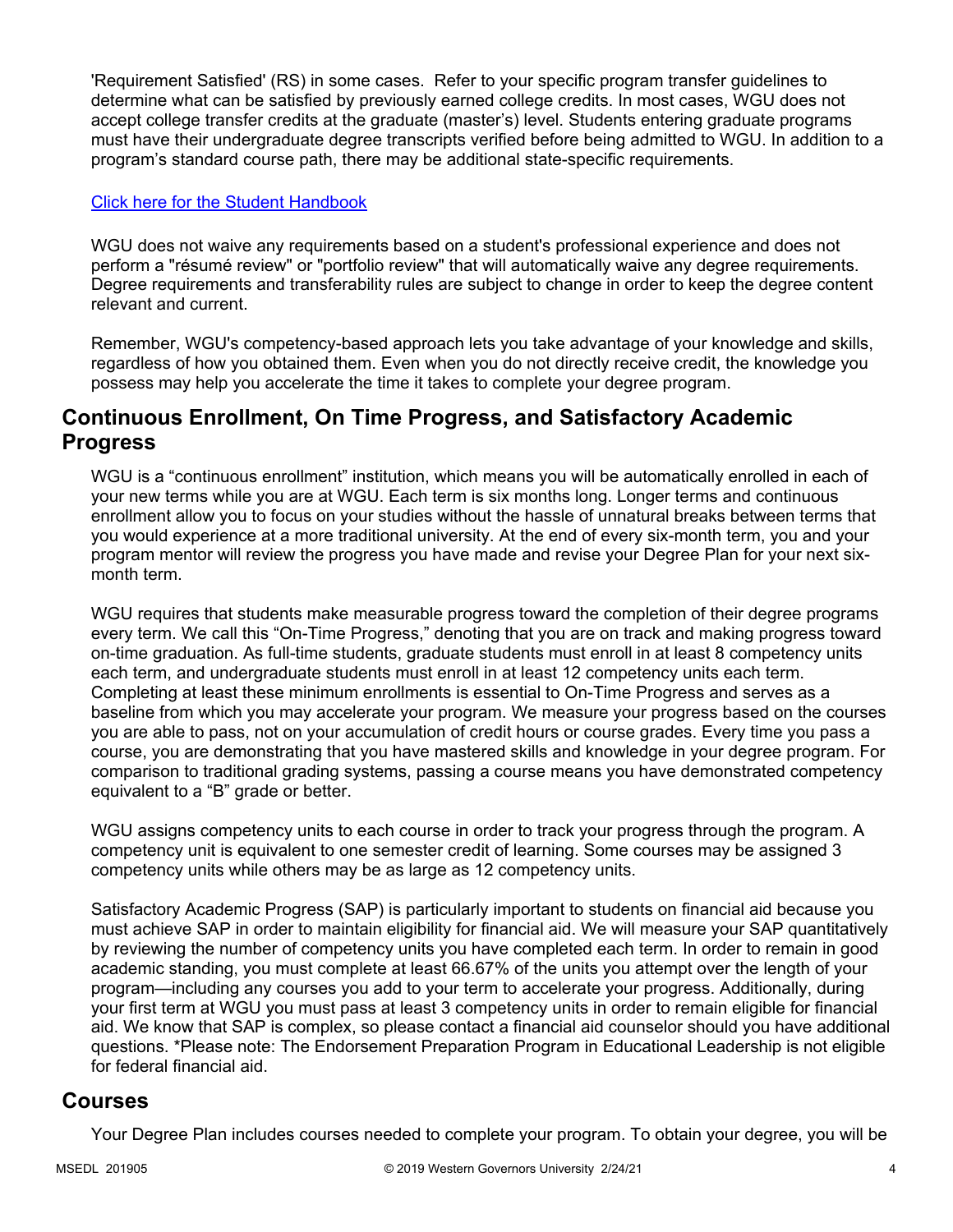required to demonstrate your skills and knowledge by completing the assessment(s) for each course. In general there are two types of assessments: performance assessments and objective assessments. Performance assessments contain, in most cases, multiple scored tasks such as projects, essays, and research papers. Objective assessments include multiple-choice items, multiple-selection items, matching, short answer, drag-and-drop, and point-and-click item types, as well as case study and videobased items. Certifications verified through third parties may also be included in your program. More detailed information about each assessment is provided in each course of study.

## **External Content & Basic Skills Exams**

Western Governors University requires that candidates pass the state-mandated content exam that aligns with their WGU program in addition to a basic skills exam (initial licensure programs only). Specific information regarding required content and basic skills exams required for each program and state can be found in the WGU Student Handbook. In many cases, it is the candidates' responsibility to register and pay for the required exams and submit their official passing score reports to WGU.

### **State Licensure Requirements**

Many states have specific licensure requirements that are not part of WGU programs that you will have to fulfill in addition to the degree requirements of your program. These state licensure requirements might include, but are not limited to: subject-specific licensure exams, state-specific teacher performance assessments, course work related to state history, basic skills exams, and background clearances. The WGU Student Handbook outlines the credentialing requirements of each state. Teacher candidates should consult the applicable section to become familiar with their state's expectations regarding licensure.

## **Learning Resources**

WGU works with many different educational partners, including enterprises, publishers, training companies, and higher educational institutions, to provide high-quality and effective learning resources that match the competencies you are developing. These vary in type, and may be combined to create the best learning experience for your course. A learning resource can be an e-textbook, online module, study guide, simulation, virtual lab, tutorial, or a combination of these. The cost of most learning resources are included in your tuition and Learning Resource Fee. They can be accessed or enrolled for through your courses. Some degree-specific resources are not covered by your tuition, and you will need to cover those costs separately. WGU also provides a robust library to help you obtain additional learning resources, as needed.

### Mobile Compatibility:

The following article provides additional details about the current state of mobile compatibility for learning resources at WGU. It includes a list that can be referenced to determine the mobile friendliness of all core course materials used in a program.

[Student Handbook article: Can I use my mobile device for learning resources?](https://cm.wgu.edu/t5/Frequently-Asked-Questions/Can-I-use-my-mobile-device-for-learning-resources/ta-p/396)

### **Standard Path**

As previously mentioned, competency units (CUs) have been assigned to each course in order to measure your academic progress. If you are an undergraduate student, you will be expected to enroll in a minimum of 12 competency units each term. Graduate students are expected to enroll in a minimum of 8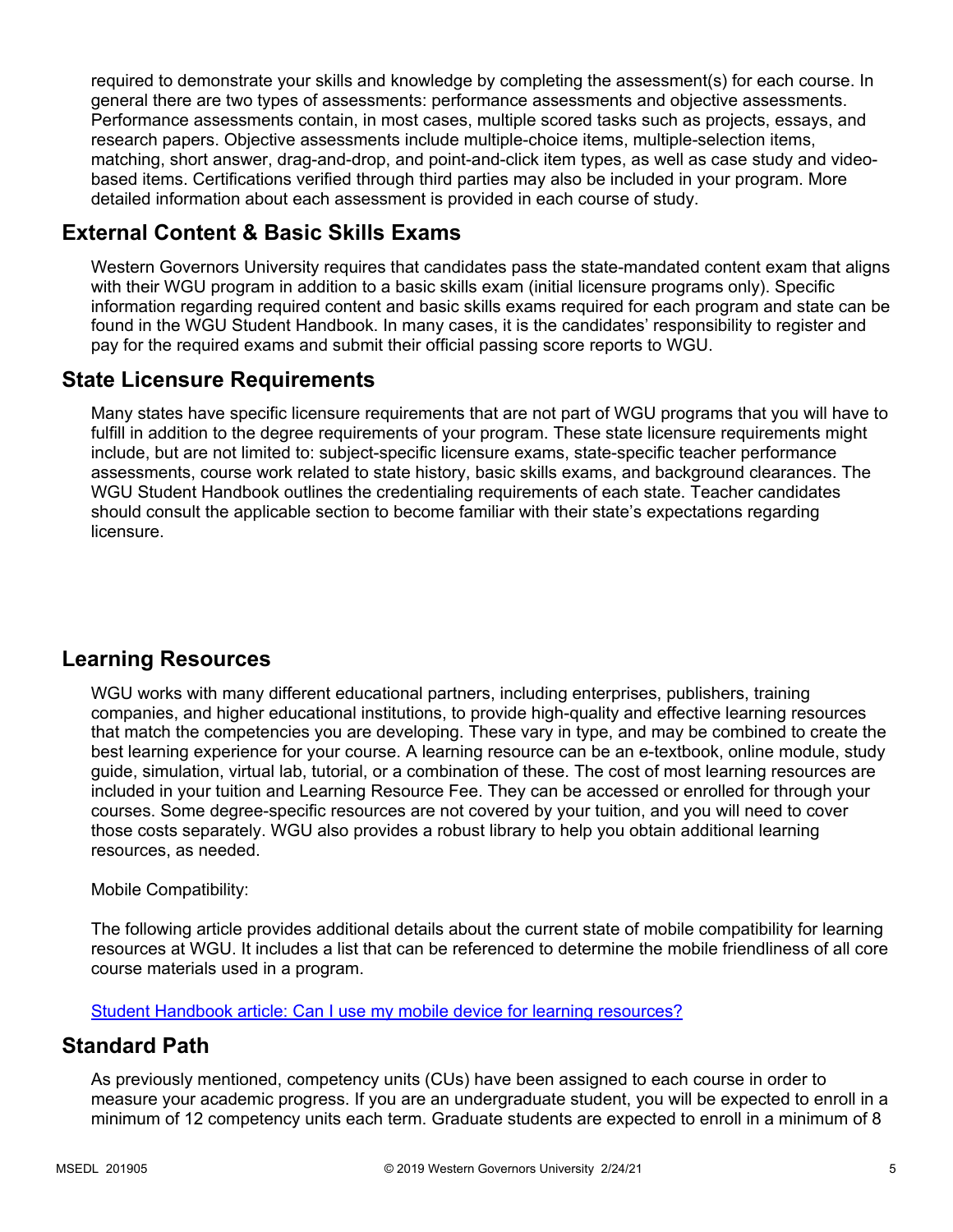competency units each term. A standard plan for a student for this program who entered WGU without any transfer units would look similar to the one on the following page. Your personal progress can be faster, but your pace will be determined by the extent of your transfer units, your time commitment, and your determination to proceed at a faster rate.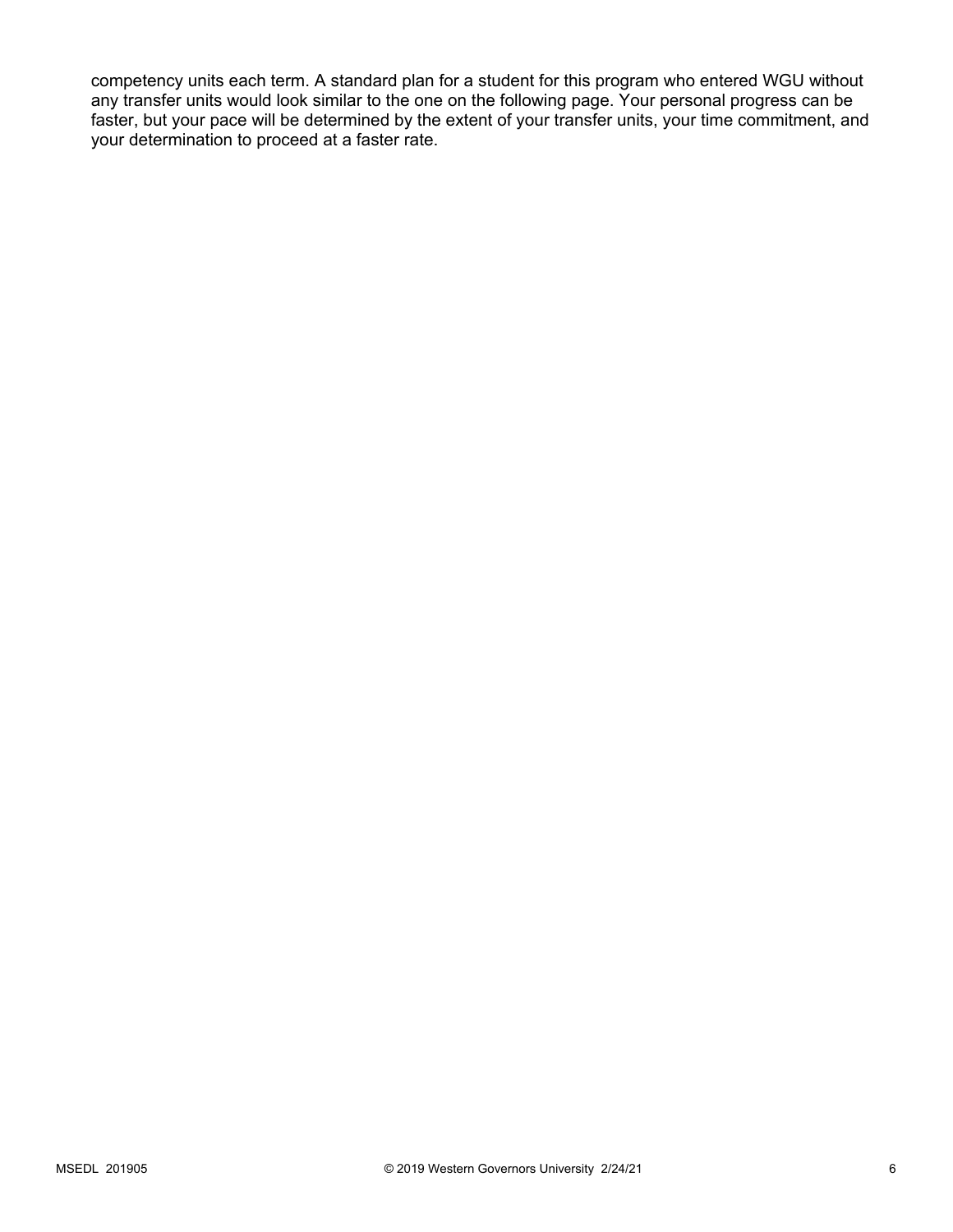# **Standard Path** *for* **Master of Science, Educational Leadership**

| <b>Course Description</b>                                                 | <b>CU<sub>s</sub></b> | <b>Term</b> |
|---------------------------------------------------------------------------|-----------------------|-------------|
| Leadership Foundations and Ethics                                         | 3                     |             |
| School Law                                                                | 3                     |             |
| <b>Cultural Competency and Social-Emotional Learning</b>                  | 3                     |             |
| Data Literacy and Evidence-Based Practices                                | 3                     | 2           |
| Leadership of Curriculum Design and Instruction                           | 3                     | 2           |
| Leading Inclusive Schools                                                 | 3                     | 2           |
| People and Talent in Educational Leadership                               | 3                     | 3           |
| <b>School Financial Leadership</b>                                        | 3                     | 3           |
| Practicum in Educational Leadership - Focus on Professional Practices     | 3                     | 3           |
| <b>Systems Management and School Operations</b>                           | 3                     | 3           |
| <b>Educational Inquiry</b>                                                | 3                     | 4           |
| Practicum in Educational Leadership - Focus on Instruction and Operations | 3                     | 4           |
| <b>Educational Leadership Capstone</b>                                    | 3                     |             |

### **Changes to Curriculum**

WGU publishes an Institutional Catalog, which describes the academic requirements of each degree program. Although students are required to complete the program version current at the time of their enrollment, WGU may modify requirements and course offerings within that version of the program to maintain the currency and relevance of WGU's competencies and programs. When program requirements are updated, students readmitting after withdrawal from the university will be expected to re-enter into the most current catalog version of the program.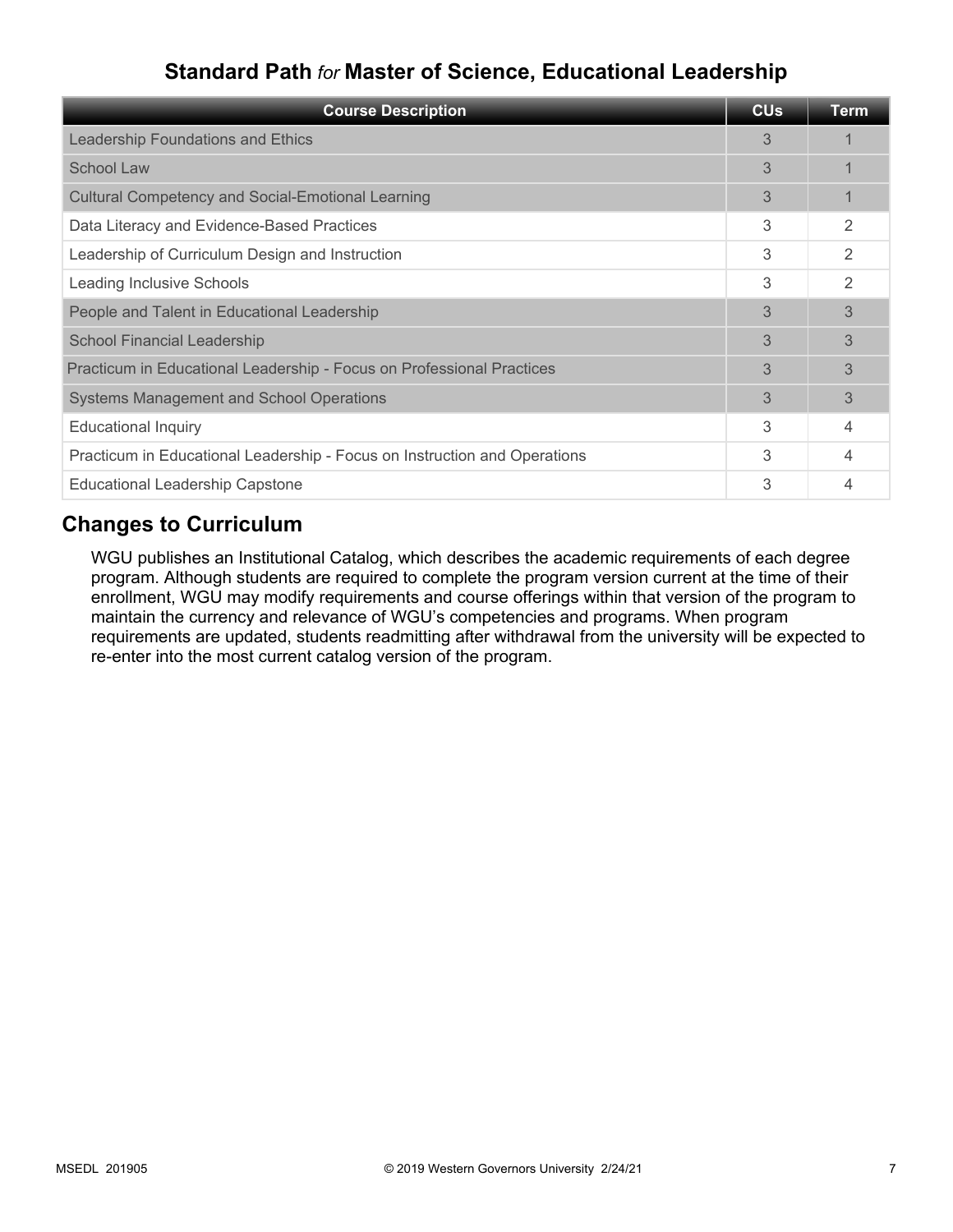# **Areas of Study** for **Master of Science, Educational Leadership**

The following section includes the areas of study in the program, with their associated courses. Your specific learning resources and level of instructional support will vary based on the individual competencies you bring to the program and your confidence in developing the knowledge, skills, and abilities required in each area of the degree. The Degree Plan and learning resources are dynamic, so you need to review your Degree Plan and seek the advice of your mentor regarding the resources before you purchase them.

### **Educational Leadership**

#### **Leadership Foundations and Ethics**

Leadership Foundations and Ethics presents candidates with a variety of leadership theories and strategies used by PK–12 educational leaders to develop, sustain, and evaluate a coherent system of academic and social supports that meet the full range of students' needs. Foundational knowledge addresses the importance of developing mission, vision, and core values in collaboration with faculty, staff, and the school community to advocate for student success. The course also covers communication strategies, interpersonal skills, and using data to build community, influence school culture, and manage change for continuous improvement. In addition, candidates are introduced to the significance of following professional ethical codes and the importance of modeling and advocating ethical behavior with all stakeholders.

*This course covers the following competencies:*

- *Begin your course by discussing your course planning tool report with your instructor and creating your personalized course plan together.*
- *The graduate evaluates strategies for establishing and sustaining an inclusive culture for internal and external stakeholders.*
- *The graduate evaluates professional leadership practices to promote organizational improvement and success of students, teachers, staff, and leaders.*
- *The graduate evaluates strategies for change management with internal and external stakeholders to promote school success.*
- *The graduate develops a personal ethics statement that incorporates essential leadership values (e.g., democracy, community, individual freedom, responsibility, equity, social justice, and diversity) for an inclusive and equitable school community.*

#### **School Law**

School Law prepares candidates to understand the appropriate application of laws, rights, policies, and regulations to promote student success. The course emphasizes the importance of understanding the history of and relationship between federal and state laws, legal decisions, local education policies, and practices at the local school level to ensure compliance. The course further focuses on understanding the legal rights and protections provided for all students, including those with disabilities, as well as school staff. It also addresses curriculum and instruction that help stakeholders understand the possible effects these rights may have on administrative decisions. Candidates are also provided the opportunity to demonstrate their capability to evaluate legal consequences of administrative decisions.

*This course covers the following competencies:*

- *Begin your course by discussing your course planning tool report with your instructor and creating your personalized course plan together.*
- *The graduate explains how federal law, state law, and case law has impacted American schooling since the 1800s.*
- *The graduate applies federal law, state law, and case law in decisions related to matters of race, religion, and instruction in public education.*
- *The graduate applies federal law, state law, case law, and local school policies to protect students and their rights.*
- *The graduate applies federal law, state law, and case law to ensure the rights and protections of teachers in an educational setting.*
- *The graduate applies federal law to protect the rights of students with disabilities in an educational setting.*

#### **Leadership of Curriculum Design and Instruction**

Leadership of Curriculum Design and Instruction prepares candidates to evaluate and implement curricular programs and instructional methods observed at the school level. Candidates focus on the knowledge and skills needed to develop, align,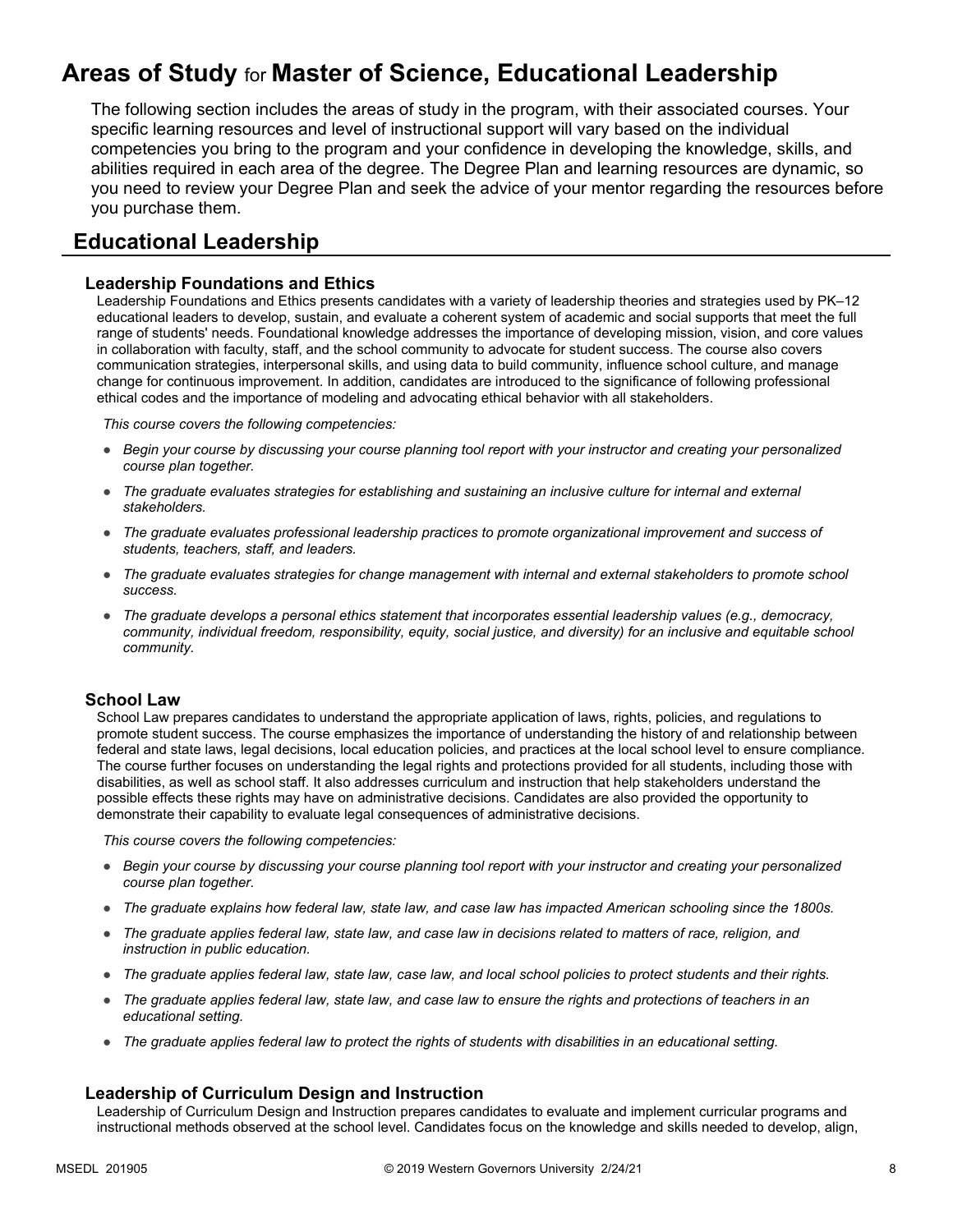and implement cohesive systems of curriculum, instruction, and assessment. Importance is placed on responding to student needs, embodying high expectations for student learning, aligning with academic standards within and across grade levels, and promoting students' academic success and social and emotional well-being. This course also covers the selection and use of appropriate technologies to monitor student progress and improve instruction support for assessment, data collection, management, and analysis. Candidates are prepared to build a professional culture of trust and collaboration to ensure they are able to work with school personnel in creating curricular programs and instructional methods that are engaging and challenging and relevant to student needs, experiences, and interests. This course is designed to be taken after successful completion of D017: School Law.

*This course covers the following competencies:*

- *Begin your course by discussing your course planning tool report with your instructor and creating your personalized course plan together.*
- *The graduate evaluates curricula and recommends improvements that will ensure academic and non-academic programs are high-quality, technology-rich, and coherent.*
- *The graduate implements and aligns the curriculum to ensure achievement of expected learning outcomes.*
- *The graduate advances the quality and effectiveness of academic and non-academic instructional practices, resources, technologies, and services to support equitable access to learning for each student.*
- *The graduate uses data from culturally responsive and accessible formative and summative assessments to improve instruction and student learning and well-being.*

#### **People and Talent in Educational Leadership**

People and Talent in Educational Leadership prepares candidates to understand and implement practices used to recruit, hire, and prepare school personnel to provide students with an optimal learning environment. Various school professional development practices, such as professional learning communities, collaborative learning communities, beginning teacher induction, and mentor programs, will be covered. Additionally the course covers methods to evaluate school personnel appropriately based on data-driven decisions; providing realistic and actionable feedback to school personnel to continuously drive improvement; engaging all school personnel in the use and evaluation of competing school-wide initiatives; creating and sustaining a professional culture of engagement and commitment by developing workplace conditions that promote employee development, well-being, and professional growth; and continuously supporting school personnel to improve their instructional practices through ongoing professional development. The candidate will also reflect on leadership standards in order to develop a personal professional growth plan. A prerequisite for this course is D017: School Law.

*This course covers the following competencies:*

- *Begin your course by discussing your course planning tool report with your instructor and creating your personalized course plan together.*
- *The graduate will apply policies and procedures that reflect best practices for determining the personnel needs of the school and acquiring appropriate people and talent to address the identified needs.*
- *The graduate evaluates school and individual performance data to create professional growth plans for staff and personal development that promote leadership, well-being, and professional growth to support a school's mission, vision, and values.*
- *The graduate evaluates faculty and staff performance to create a productive work environment that supports a school's mission, vision, and values, and adheres to human resource law, policy, and ethical practice.*
- *The graduate applies best practices for the discipline and end of employment of school staff that adhere to laws, policies, and appropriate labor relations.*

#### **School Financial Leadership**

School Financial Leadership focuses on financial policies, practices, and issues connected to PK–12 school operations. The course describes various sources of school funding, the impact these sources can have on managing school budgets, and the challenges connected to finances that are often encountered by school leaders to ensure equitable financial support for all students. Candidates learn how to analyze different types of school budgets and understand the principal's role in the budgetary process to ensure alignment to the school's mission, vision, and values. This course also identifies and explains various types of commonly used accounting regulations, rules, and professional ethical principles used to create, maintain, and evaluate school budgets to ensure the equitable and ethical use of financial resources. This course is designed to be taken after successful completion of D017: School Law.

*This course covers the following competencies:*

● *Begin your course by discussing your course planning tool report with your instructor and creating your personalized*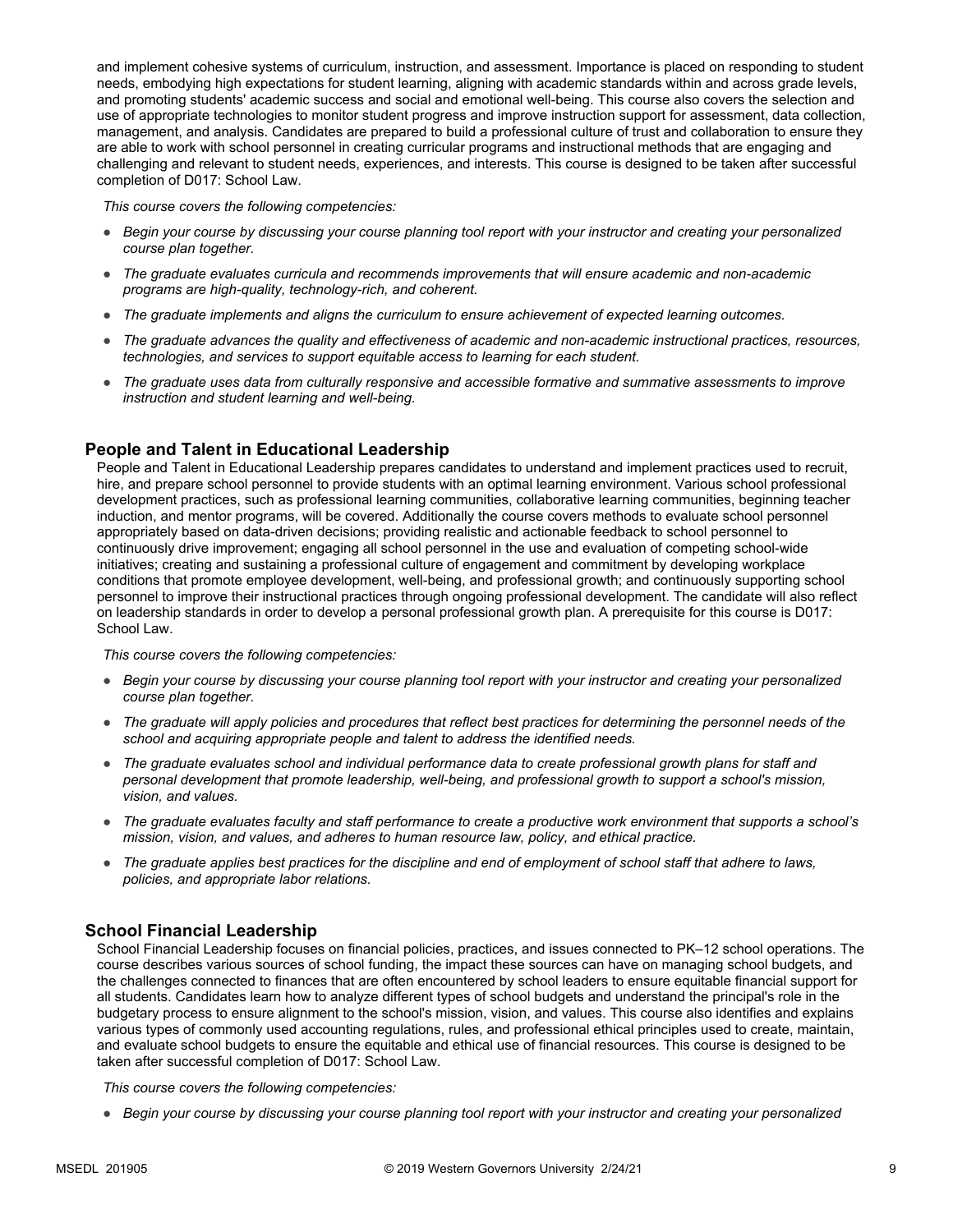*course plan together.*

- *The graduate applies knowledge of school funding sources to support equitable distribution of school funds when managing school resources.*
- *The graduate analyzes the budgetary processes to ensure alignment with the school's mission, vision, and core values.*
- *The graduate analyzes school accounting systems to ensure legal and ethical use of financial resources.*

#### **Practicum in Educational Leadership - Focus on Professional Practices**

Practicum in Educational Leadership - Focus on Professional Practices provides candidates with an authentic, real-world work experience as an educational leader in a K–12 school environment. This is the first of a two-part experience designed to take place under the leadership and supervision of a practicing school principal or assistant principal at an approved practicum school site (K–12). This course includes an emphasis on the application of knowledge and skills to areas directly or indirectly affecting students. Collaboration within the school and local community is a focal point for this course. The course also includes the completion of assigned administrative duties in a K–12 setting, as defined by the candidate's state of residence, under the supervision of the cooperating administrator of the candidate's approved practicum site. Prior to enrolling in this practicum course, the candidate must complete a minimum of 18 CUs.

*This course covers the following competencies:*

● *The graduate evaluates professional practices to support the school's mission, promote professional norms, sustain cultural responsiveness, and encourage community collaboration.*

#### **Systems Management and School Operations**

Systems management and school operations instruct candidates on the operational aspects of school leadership that are essential to developing, monitoring, and evaluating school management, school systems, and services that address and support the needs of students and school personnel. Topics presented in this course include systems thinking; development, implementation, and evaluation of data-based strategic planning; and school improvement processes. Candidates will evaluate the use of appropriate operational technology and the development of communications systems that provide actionable information to internal and external stakeholders for use in classroom and school improvement and community engagement. Each of these topics emphasizes the importance of efficiently and effectively managing school resources to build, maintain, and evaluate a cohesive system of academic and organizational supports, services, extracurricular activities, and accommodations to meet the full range of needs for each student. Prerequisites for this course: Leadership Foundations and Ethics and School Law.

*This course covers the following competencies:*

- *Begin your course by discussing your course planning tool report with your instructor and creating your personalized course plan together.*
- *The graduate applies principles of systems thinking to organizational management in preparation for leading a social system.*
- *The graduate applies principles of strategic planning in a school improvement plan to address an area of academic need within a school setting.*
- *The graduate integrates operational systems to create a school environment conducive to learning.*

#### **Practicum in Educational Leadership - Focus on Instruction and Operations**

Practicum in Educational Leadership - Focus on Instruction and Operations provides candidates with an authentic, realworld work experience as an educational leader in a K–12 school environment. This is the second of a two-part experience designed to take place under the leadership and supervision of a practicing school principal or assistant principal at an approved practicum school site (K–12). This course includes an emphasis on the application of knowledge and skills to areas affecting school operations and school personnel. The course also includes the completion of assigned administrative duties in a K–12 setting, as defined by the candidate's state of residence, under the supervision of the cooperating administrator of the candidate's approved practicum site. Prior to enrolling in this practicum course, the candidate must complete a minimum of 18 CUs.

*This course covers the following competencies:*

● *The graduate develops leadership strategies to maximize the effectiveness of instructional, operational, and human capital capacities.*

#### **Educational Leadership Capstone**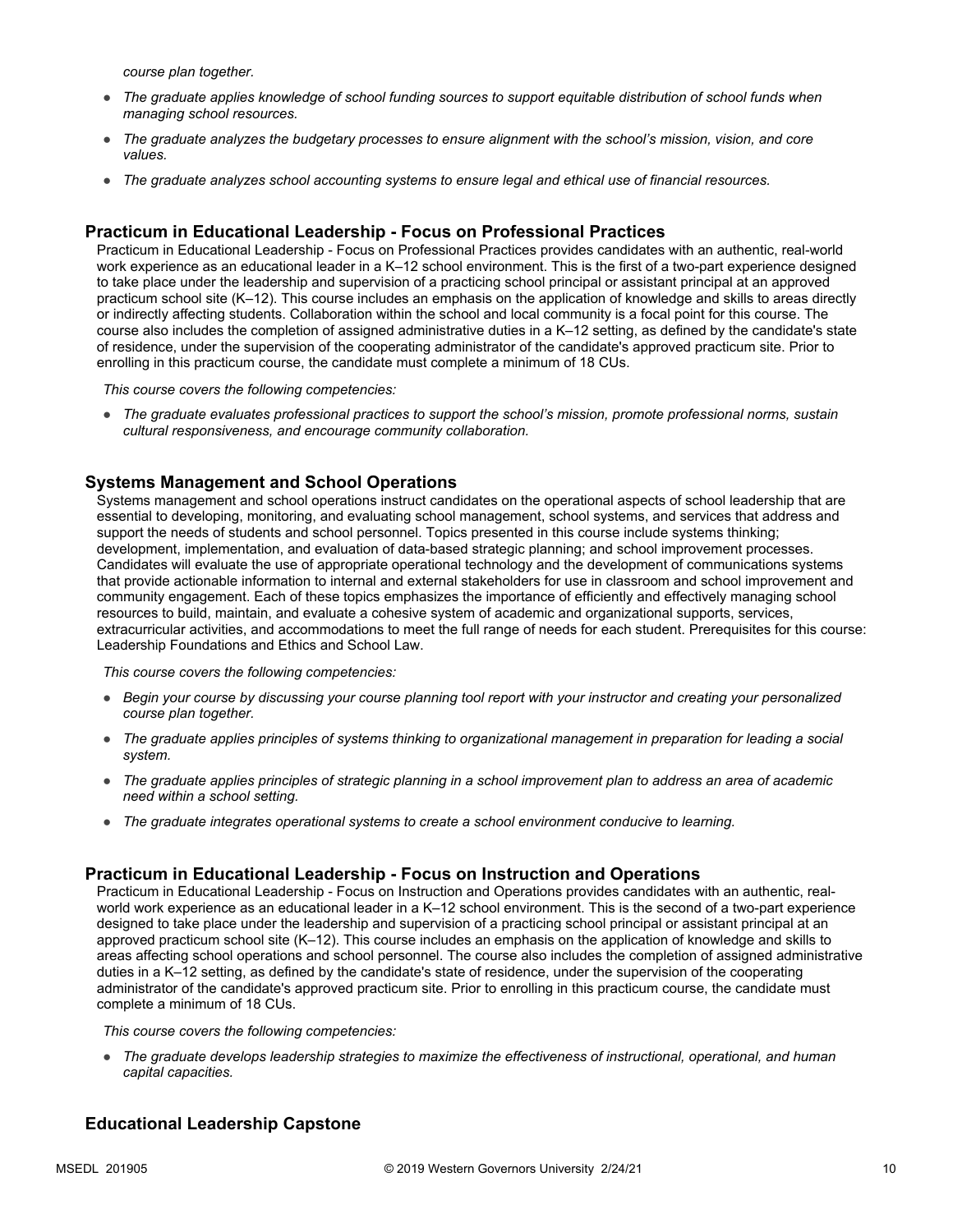Educational Leadership Capstone serves as the culminating experience of this degree program, uniting content area knowledge with the execution of a problem-based learning project. Under the guidance of program faculty, candidates will apply their data literacy and research skills authentically and to topics appropriate to the candidate's degree program and future career goals. Projects will include action research or program evaluation and the qualitative or quantitative research methods necessitated by the project's purpose. Prerequisites include Data Literacy and Educational Inquiry, as well as all content area courses and field experiences prescribed in one's area of study. This course is designed to be taken after successful completion of all courses with the exception of Educational Inquiry, which may be taken concurrently.

*This course covers the following competencies:*

- *The graduate produces a research proposal that satisfies laws and policies, codes of ethics, and professional standards appropriate to the chosen field of specialization as dictated by IRB approval after identifying a research topic intended to advance the learning of P–12 students.*
- *The graduate writes an introduction, a scholarly literature review, and research methodology chapters for the capstone project that aligns with the approved research question or questions after gaining IRB approval.*
- *The graduate writes the results, the conclusion, and the recommendation chapters that align with the approved research question or questions after collecting and analyzing the data for the research study.*
- *The graduate presents the completed research study paper supported by a multimedia and oral presentation, contributing to the body of knowledge in the chosen field of specialization.*

### **Graduate Core**

#### **Cultural Competency and Social-Emotional Learning**

Cultural Competency and Social-Emotional Learning focuses on fostering cultural competence among professional educators by increasing knowledge of diverse learner populations, implementing culturally responsive pedagogy, and ensuring social justice and equity in the educational setting. Candidates also will participate in learning experiences designed to ensure they can lead efforts to meet the social and emotional learning needs of all learners, contributing to a school environment that builds learners' personal agency and academic success. Advocacy strategies are learned in this course, ensuring candidates possess the tools to positively impact school environments both locally and globally. This course has no prerequisites and candidates are strongly encouraged to take this early in their program.

*This course covers the following competencies:*

- *Begin your course by discussing your course planning tool report with your instructor and creating your personalized course plan together.*
- *The graduate analyzes how one's perceptions and knowledge of diversity concepts contribute to building an inclusive school environment that promotes student success.*
- *The graduate implements appropriate practices and teaching strategies to overcome inequality and promote positive change in the school setting.*
- *The graduate implements SEL competencies and best practices to promote positive relationships and build student success.*
- *The graduate implements communication strategies that promote cultural awareness, build inclusive school environments, and facilitate student success.*

#### **Data Literacy and Evidence-Based Practices**

Data Literacy and Evidence-Based Practices focuses on the development of data literacy skills educators need to improve the learning and development opportunities of K–12 students. Candidates will practice identifying educational problems and data types, generating data, analyzing data, making inferences and drawing conclusions, and creating action plans within their educational settings. Candidates will also learn best practices for data literacy, including continuous improvement planning, approaches to professional learning communities, and instructional decision-making processes. This course has no prerequisites.

*This course covers the following competencies:*

- *Begin your course by discussing your course planning tool report with your instructor and creating your personalized course plan together.*
- *The graduate applies research sources and data types useful in the graduate's field of specialization to improve learning and development opportunities for all P–12 students.*
- *The graduate applies data literacy and analysis skills appropriate to the graduate's field of specialization to enhance learning and development opportunities for all P–12 students.*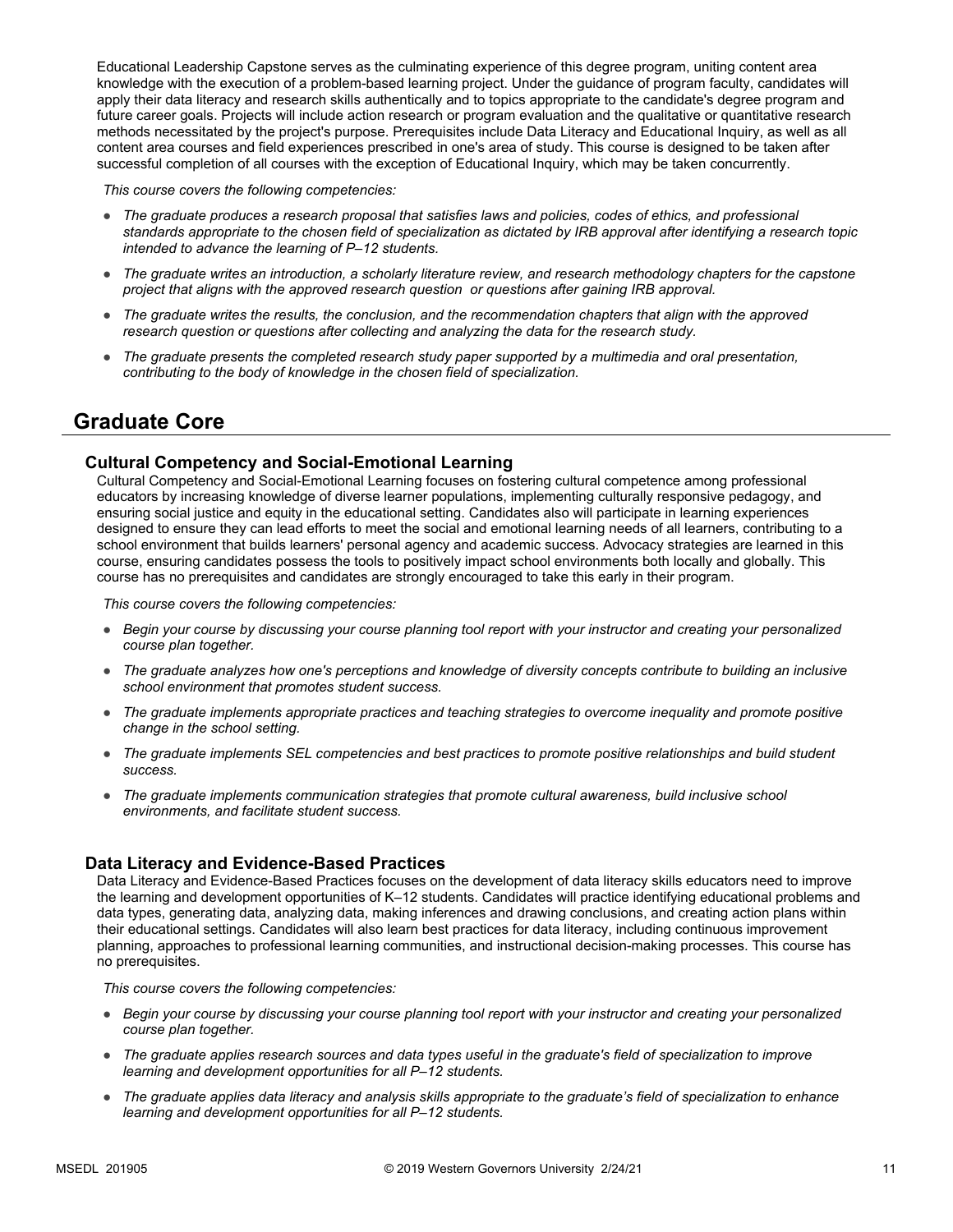The graduate recommends evidence-based practices based on emerging trends in data use appropriate to the field of *specialization.*

#### **Educational Inquiry**

Educational Inquiry focuses on practical problem solving. This course teaches candidates to use scholarly literature to inform their own practice. It also teaches candidates to engage in their own action research processes, which empowers educators to recognize opportunities for improvement and to systematically implement and evaluate changes. This course prepares candidates to conduct research for the capstone. Prerequisites for this course: Data Literacy and Evidence-Based Practices.

*This course covers the following competencies:*

- *Begin your course by discussing your course planning tool report with your instructor and creating your personalized course plan together.*
- *The graduate applies the conceptual framework of educational inquiry that aligns with ethical principles adhering to all relevant laws and policies appropriate to the area of study.*
- *The graduate selects appropriate uses for and applications of quantitative, qualitative, and mixed methods within an action research approach in the area of study appropriate to the content area specialization.*
- *The graduate produces a research proposal that demonstrates appropriate use of research methodologies to enhance learning and development opportunities in an educational setting.*

### **Education**

#### **Leading Inclusive Schools**

Leading Inclusive Schools covers a variety of topics that directly affect students who have been assessed and determined to need additional support or services to ensure their academic success and well-being. The course prepares candidates to understand and comply with applicable laws, rights, policies, and regulations as appropriate to address matters of equity, fairness, and student marginalization based on culture and language, disability, or giftedness. These include types of special education classifications and their significance, working with English learners (ELs), working with gifted and talented students, and using Multi-Tiered System of Supports (MTSS) frameworks to ensure optimum learning environments for diverse learners. This course will guide candidates in building a strong repertoire of skills and knowledge related to exceptional students. It will help them ensure that each student has equitable access to effective teachers; learning opportunities; academic, social, and behavioral support; and other resources necessary for success. This course is designed to be taken after successful completion of the School Law course.

*This course covers the following competencies:*

- *Begin your course by discussing your course planning tool report with your instructor and creating your personalized course plan together.*
- *The graduate describes how instructional strategies and a Multi-Tiered System of Supports (MTSS) framework help ensure that instruction and interventions align to the individual learning needs of students in a variety of placements.*
- *The graduate describes how Section 504 processes adhere to federal laws to enable students with impairments to receive appropriate accommodations and services to succeed academically in the least restrictive environment (LRE).*
- *The graduate explains how special education processes adhere to federal laws to enable students with disabilities to receive appropriate services and supports to succeed academically in the least restrictive environment (LRE).*
- *The graduate analyzes how EL processes adhere to federal and state laws to enable students who are learning English to receive appropriate instruction, accommodations, and services to succeed academically.*
- *The graduate implements appropriate curriculum and instruction that enables students with exceptionalities to achieve success academically and achieve their potential.*